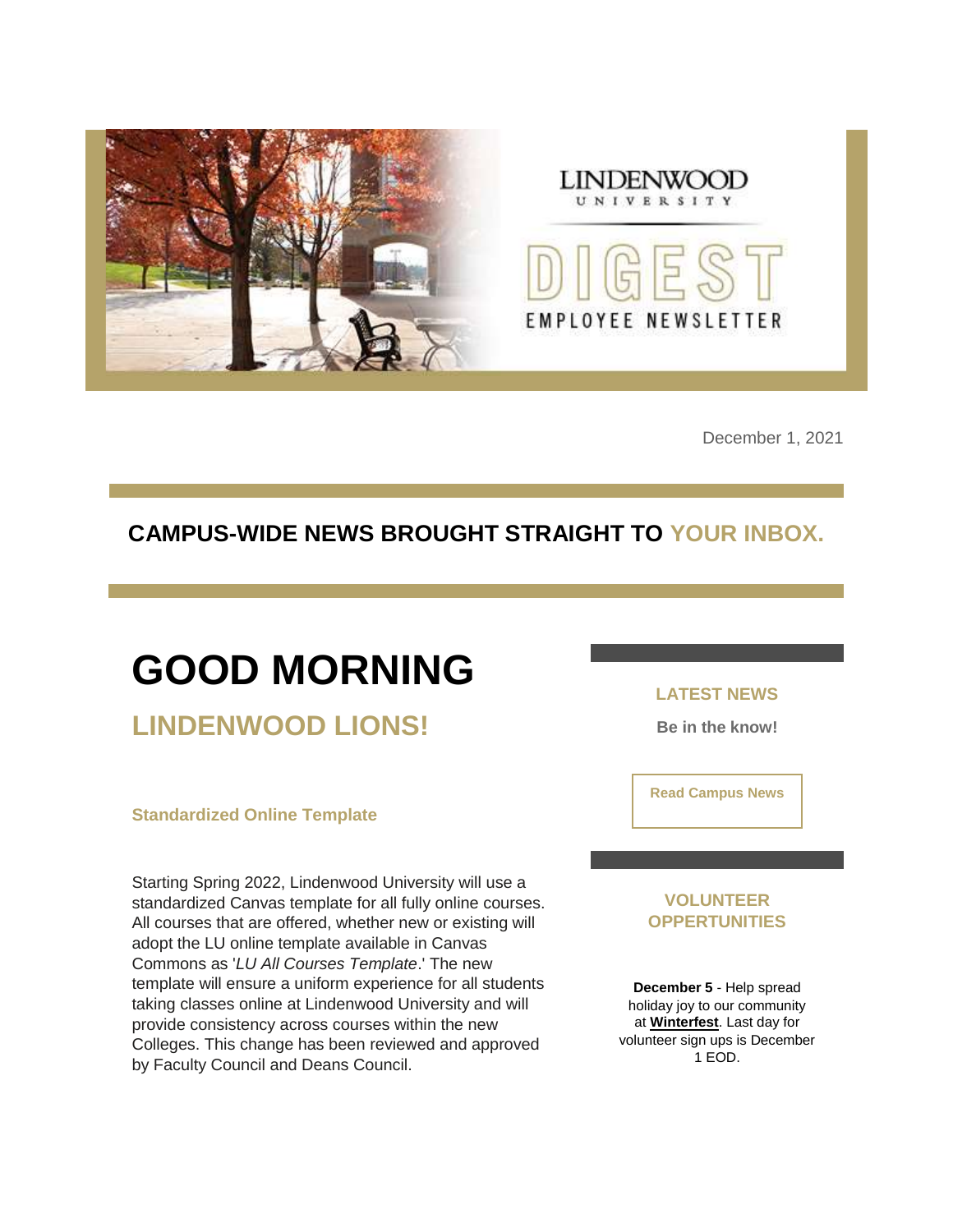This **[short video](https://nam04.safelinks.protection.outlook.com/?url=https%3A%2F%2Fr20.rs6.net%2Ftn.jsp%3Ff%3D001cUWlXWRFO8J59_dGCd8P7iGtaf9-lT6w-2hJjvELcqih6FaRBgOL98vtU74fDtAP9oitfgTPjIR5ueHgbMTnt8lyA65lb1aQtVIiuMVQaF8GgAw-XShxAl02OLsoJhTvEVQ6miztJGHdfBJyDPrgM0zhY5YE8TxqJ8XkARnZuLiyakoaStepSg%3D%3D%26c%3Dl7huLWkyk7mAeOnGO9_zpdlrQwzBdA7GYdA-dppgWmgw0TZ2Oa8AyA%3D%3D%26ch%3DCLagxJTYGW-C162-CjCRR3mWGbC9biwb7kdTqZ_ecUG8EgVSDalMEg%3D%3D&data=04%7C01%7Cphuffman%40lindenwood.edu%7Cc7de0581322e42fa7ae208d9b4df94e3%7C3d72f08e540a4c68905d9e69c4d9c61e%7C1%7C0%7C637739694645801833%7CUnknown%7CTWFpbGZsb3d8eyJWIjoiMC4wLjAwMDAiLCJQIjoiV2luMzIiLCJBTiI6Ik1haWwiLCJXVCI6Mn0%3D%7C3000&sdata=3H0eucpe7ld7N0a8RWWp87U42cT4nWnr80U7QlMdodk%3D&reserved=0)** shows how to import the template into your Canvas shell. Lindenwood Online will support faculty through this transition by providing resources and trainings which will be made available through the Learning Academy. Please email **[Hannah Kohler](mailto:HKohler@lindenwood.edu)**, director, Lindenwood Online or **[Dr. James Hutson](mailto:JHutson@lindenwood.edu)**, chairperson, Online Learning Committee with any questions or requests for support.

**December 6** - Come serve students breakfast at Late Night Breakfast. Contact **[Jenna Biaji](mailto:JBiagi@lindenwood.edu)**

#### **STAY CONNECTED**

**[Join LindenConnect](https://nam04.safelinks.protection.outlook.com/?url=https%3A%2F%2Fr20.rs6.net%2Ftn.jsp%3Ff%3D001cUWlXWRFO8J59_dGCd8P7iGtaf9-lT6w-2hJjvELcqih6FaRBgOL99hyxoM_sjkxteC6tXhdfAoqW4FZQ3PcTmAN-GqhGVrZqaiVd5UD1BBL4EdpPSprYcmcuri64z73k0-mrv689wsuY58mVcrbKYQab9yDgMa9domPsQ_zyL0%3D%26c%3Dl7huLWkyk7mAeOnGO9_zpdlrQwzBdA7GYdA-dppgWmgw0TZ2Oa8AyA%3D%3D%26ch%3DCLagxJTYGW-C162-CjCRR3mWGbC9biwb7kdTqZ_ecUG8EgVSDalMEg%3D%3D&data=04%7C01%7Cphuffman%40lindenwood.edu%7Cc7de0581322e42fa7ae208d9b4df94e3%7C3d72f08e540a4c68905d9e69c4d9c61e%7C1%7C0%7C637739694645831704%7CUnknown%7CTWFpbGZsb3d8eyJWIjoiMC4wLjAwMDAiLCJQIjoiV2luMzIiLCJBTiI6Ik1haWwiLCJXVCI6Mn0%3D%7C3000&sdata=lzQ%2F2dN06Pg5flDeEAdQPrSDSaI64YKbPIH4wPZFO50%3D&reserved=0)**



#### **Digest Holiday Schedule**

Due to the upcoming holiday break, there will not be Digests sent on December 22 or January 5.

The final Digest of 2021 will be sent Wednesday, December 15 and the first Digest of 2022 will be sent Wednesday, January 12.

Please plan accordingly with any submissions. If you have already made a submission for those dates, please resubmit for a different date.

#### **Final Grades for Full Length Courses**



Final Grades – Full length courses 8/23/21-12/10/21

The deadline for final grades is Monday, December 13 at 5 p.m. The grade transfer from Canvas to CAMS will on occur on Tuesday, December 14. Please make sure to enter all special grades (I, AF, N, AH, BH) in the faculty portal by the deadline. The last day to withdraw with a W grade was October 31. A student should receive an AF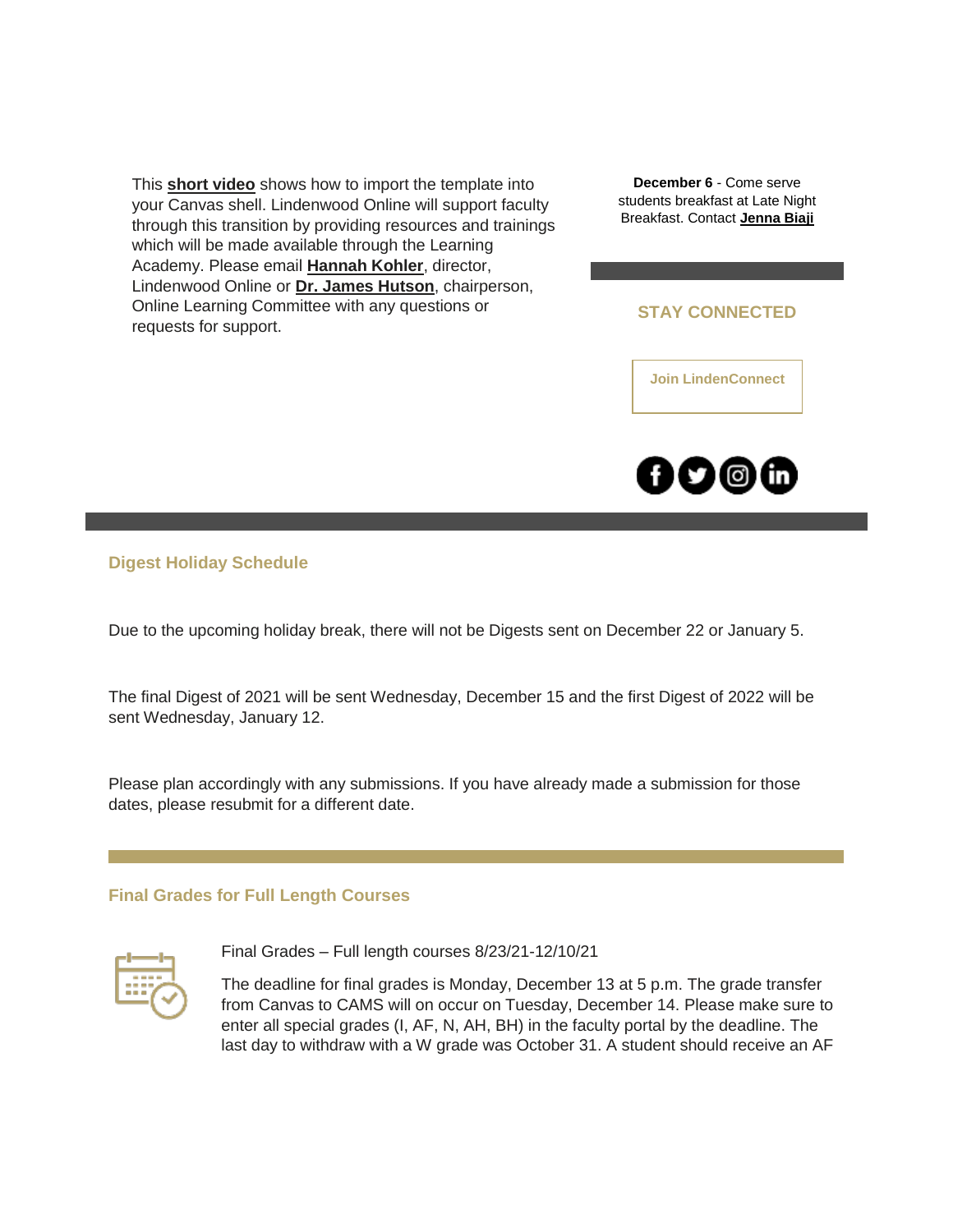grade if they attended but then stopped attending and did not officially withdraw before the October 31 withdraw deadline.

Final Grades – Second half 8 week courses 10/18/21-12/10/21

The deadline for final grades is Monday, December 13 at 5 p.m. The grade transfer from Canvas to CAMS will on occur on Tuesday, December 14. Please make sure to enter all special grades (I, AF, N, AH, BH) in the faculty portal by the deadline. The last day to withdraw with a W grade was November 21. A student should receive an AF grade if they attended but then stopped attending and did not officially withdraw before the November 21 withdraw deadline.

Students who have these grades entered prior to the grade pull deadline (four-week, midterm, final) will be excluded from the Canvas to CAMS grade transfer process.

AH= Honors A

BH= Honors B

I= Incomplete

AF= Attendance Failure

N= Never Attended

1. Log into the Faculty Portal.

2. Select the appropriate term.

3. Select "My Courses" from the left menu.

4. Select the appropriate course ID.

#### **Workday Assistant Makes Using Workday Easier**

Workday Assistant helps you perform tasks by navigating and retrieving information located in Workday. If you want to schedule a day off, determine paid holidays, or find out when payday is, just type the question into Workday Assistant. Question marks are optional.

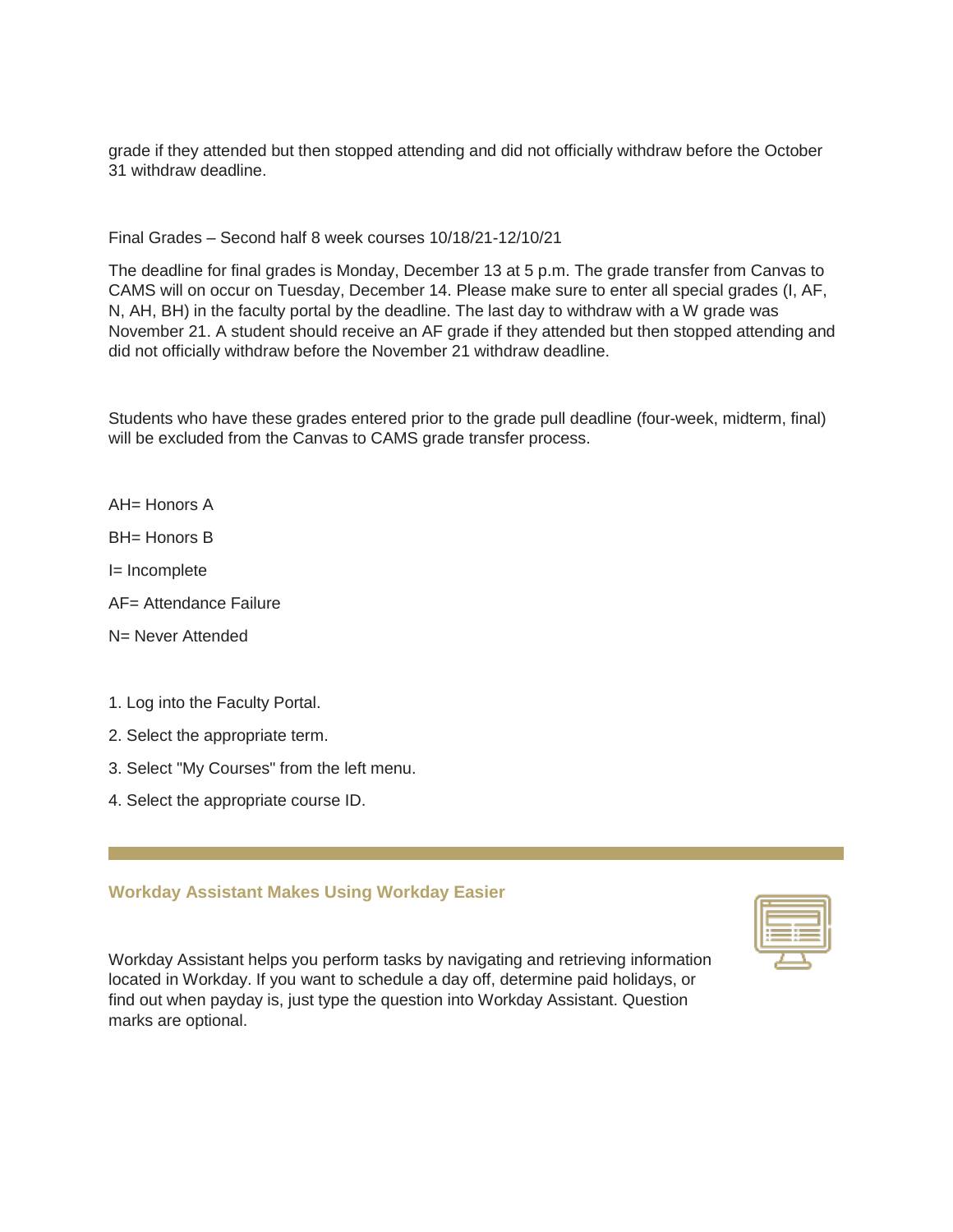If Workday Assistant can help with your particular inquiry, the answer will display. To use Workday Assistant, simply click on the conversation bubble button in the lower-right corner on any screen in Workday.

Using Workday Assistant is optional, and you can still access all of Workday's processes and information as usual. The list of capabilities continues to grow, but for now, feel free to ask Workday Assistant any of the following and more:

- What can you do? You will see a list of everything Workday Assistant can do.
- Take time off? Workday Assistant will walk you through scheduling your time off.
- What is \_\_\_\_'s email address? Workday Assistant will tell you.
- Who is out this week? If you are a manager, a list of your direct reports with approved time off will display.
- Where are my tax forms? You will receive a link to your Tax Forms in Workday.
- Change my bank account? You will receive a link to your Payment Elections in Workday.

You can also use the new Workday for Microsoft Teams app to do quick tasks in Teams! This is an additional feature that adds to the Workday Assistant. In Microsoft Teams, click the Apps icon located in the left-side vertical toolbar. Select the Workday app. Click Connect to Workday! Then say hi and Workday will give you a list of tasks to get you started.

While Workday Assistant definitely makes using Workday easier, it is limited to providing information already contained within Workday. If you have questions regarding how much time off you earn or different policies, please reference the employee guidebook.

#### **COVID-19 Vaccine Opportunities**



The Department of Public Health offers free and convenient COVID-19 vaccinations at locations around St. Charles County. Appointments are required.

December 1

Pediatric Vaccination Event (ages 5-11), Siblings and Caregivers (all approved ages)

Family Arena, from 3 - 7 p.m.

December 7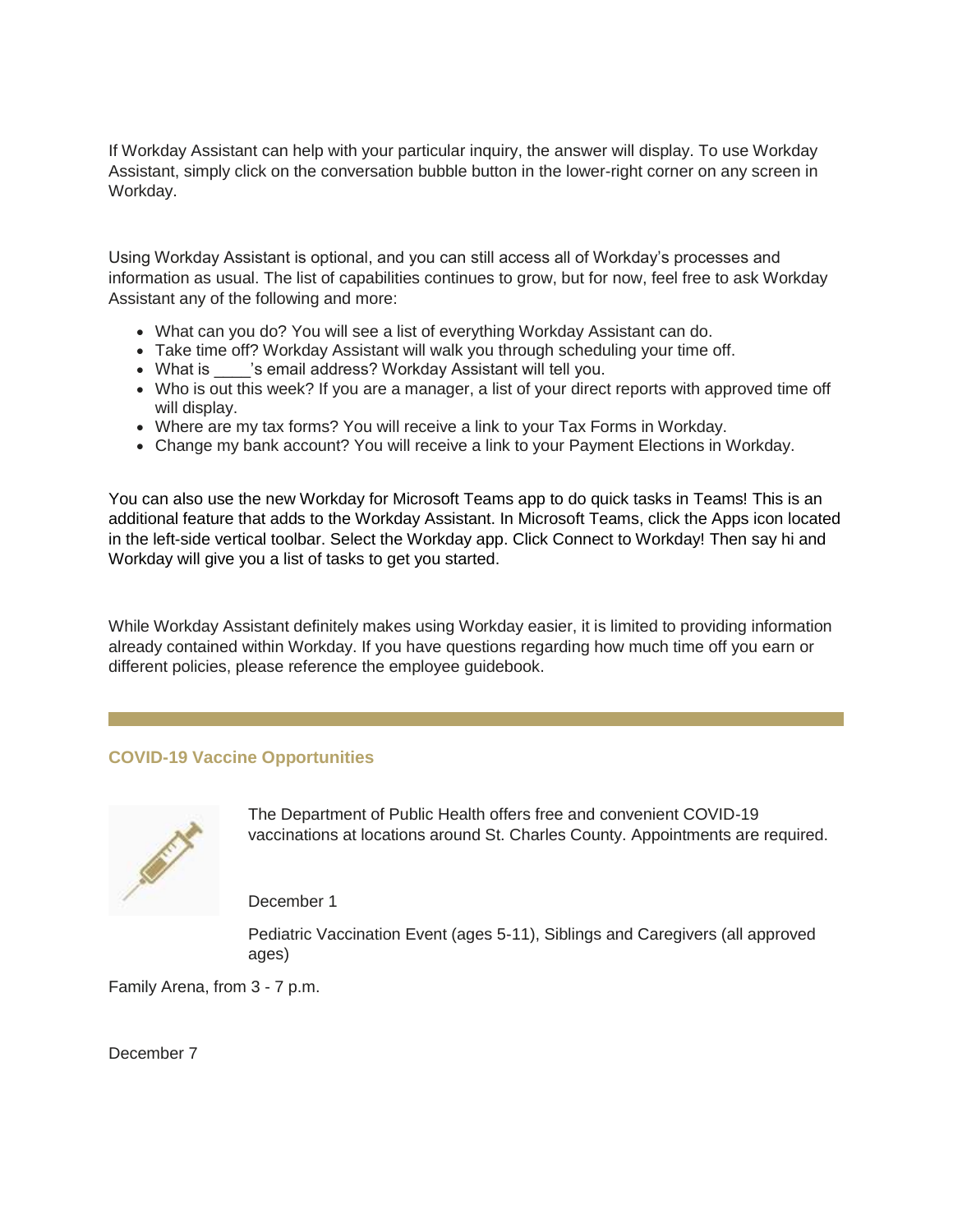Pediatric Vaccination Event (ages 5-11 only) Middendorf-Kredell St. Charles Library, from 3:30 - 6 p.m.

December 8

Public Vaccination Event (open to all approved ages)

Family Arena, 4 - 7 p.m.

#### **Qualitative Study Regarding COVID-Era Teaching**

Kristen Levin, assistant professor, is currently conducting a two-phase case study, examining LU faculty's experience in virtual teaching prior, during, and post-COVID.

All faculty is encouraged to take part in a **[brief survey](https://nam04.safelinks.protection.outlook.com/?url=https%3A%2F%2Fr20.rs6.net%2Ftn.jsp%3Ff%3D001cUWlXWRFO8J59_dGCd8P7iGtaf9-lT6w-2hJjvELcqih6FaRBgOL98vtU74fDtAP3o_bSdtr6AZdsGZrTYcJi6UnADOBSA_M8vduABuMmhURbMbPxkNhp9k4AMzfMhmLyH9EAK4V6WUtCudl-DfIF8M8eVI83bEJJhxvivdD-zPQvszespuywGuPuDsayMNY8a8f4aIPHEI%3D%26c%3Dl7huLWkyk7mAeOnGO9_zpdlrQwzBdA7GYdA-dppgWmgw0TZ2Oa8AyA%3D%3D%26ch%3DCLagxJTYGW-C162-CjCRR3mWGbC9biwb7kdTqZ_ecUG8EgVSDalMEg%3D%3D&data=04%7C01%7Cphuffman%40lindenwood.edu%7Cc7de0581322e42fa7ae208d9b4df94e3%7C3d72f08e540a4c68905d9e69c4d9c61e%7C1%7C0%7C637739694645881478%7CUnknown%7CTWFpbGZsb3d8eyJWIjoiMC4wLjAwMDAiLCJQIjoiV2luMzIiLCJBTiI6Ik1haWwiLCJXVCI6Mn0%3D%7C3000&sdata=iWUNWo87aQJn%2FgQDklb8qFZLozIUBqsufUe6E%2BOh2fU%3D&reserved=0)** which will ask each respondent to share their experiences. The survey will take approximately 5 minutes to complete, and identities will remain confidential.

The goal is to uncover ways in which the faculty felt prepared and supported during the surge of online teaching, and to discover the types of resources and support which are needed to support faculty as we plan and implement virtual instruction.

If you have any questions please contact **[Kristen Levin](mailto:klevin@lindenwood.edu)**. Thank you for your support in this project!

#### **Request for Computer Science Projects**

A primary part of computer science senior projects are "real world" group programming projects. In order to facilitate this, Associate Professor Stephen Blythe, would like to gather several potential projects from campus sources.

Some things to keep in mind:

• These would be student run projects, so there's no guarantee that the resulting program will work for you (or at all). In other words, don't suggest something that is "mission critical" in any sense of the phrase.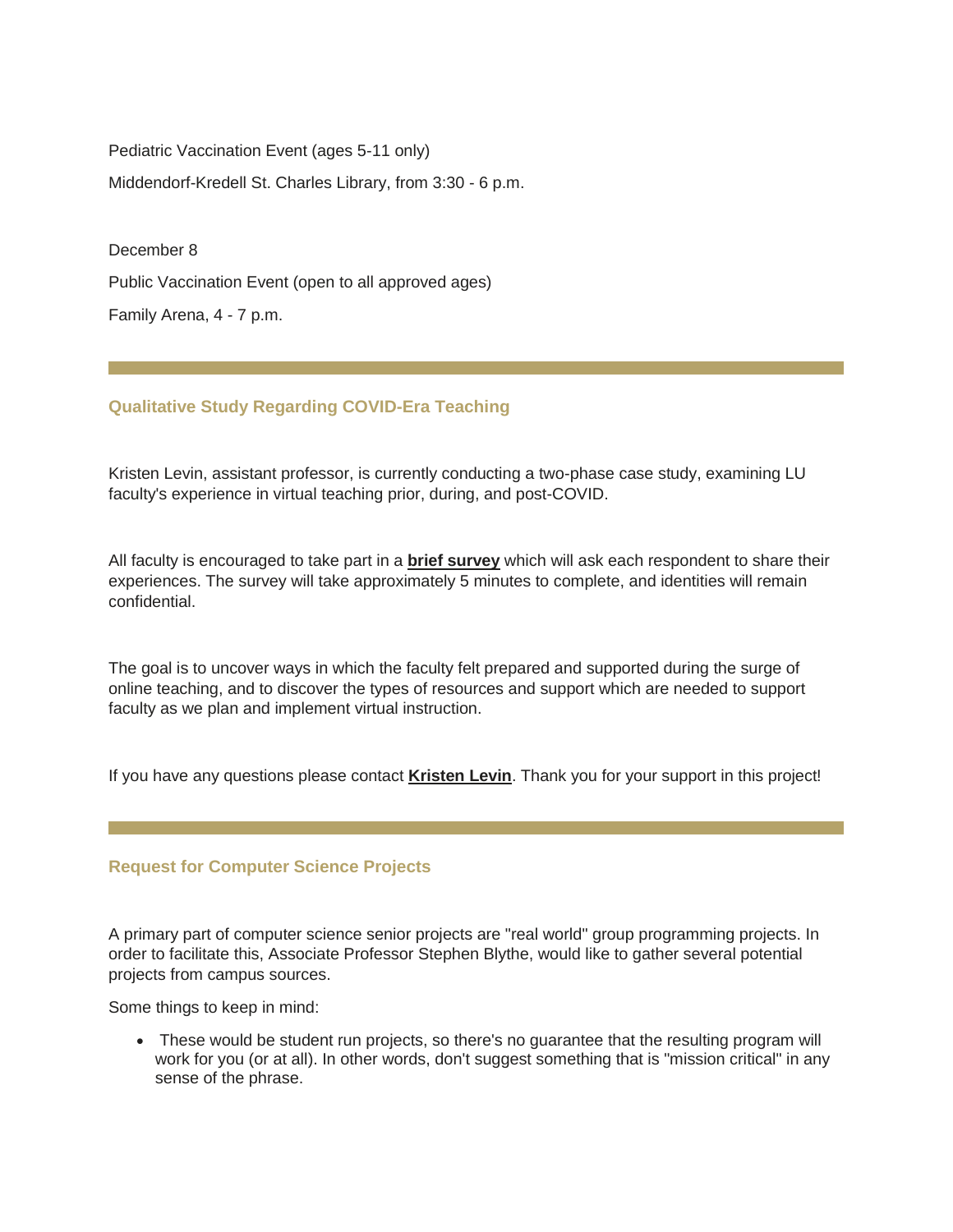- Anything that involves significant personal or other security related data is not a good idea.
- Students will be getting college credit for this, so there is no need to pay anyone any money.
- You'll need to meet with students occasionally (at some points frequently) as the semester progresses.

As some project size guidelines, CAMS is essentially a programming project, but is far too large in scope to work with as a whole; however an individual module or two to "add in" to CAMS might be ok. Of course, security is a big issue with CAMS, so such a project would likely not be possible for other reasons. A project that simply keeps track of ticket sales is likely too small, but a project that kept track of open auditorium seats/locations, assisted with ticket

sales, and kept track of actual ticket redemption (i.e. attendance) could potentially work.

Projects to use in the class will be decided at the start of the Spring semester. Please send any idea(s) you may have to **[Stephen Blythe](mailto:sblythe@lindenwood.edu)** by Friday, January 14.



**HAVE A STORY YOU'D LIKE TO SHARE OR AN EVENT YOU'D LIKE TO PROMOTE?** 

**[SUBMIT IT!](https://nam04.safelinks.protection.outlook.com/?url=https%3A%2F%2Fr20.rs6.net%2Ftn.jsp%3Ff%3D001cUWlXWRFO8J59_dGCd8P7iGtaf9-lT6w-2hJjvELcqih6FaRBgOL95i98h2Bv5sZFj2BRMQU0W-hN9_BLMBL2tE0qhTe8eljOnJktzvOrrI98qsuD55ndzp6CEB4aGxeuhrB-4n-XCAFuZ1i5e4wAM0aghIsCvUA6ccqjpL66Dft0tQtsJE-D8qFHEjIhAvLIZ5FUcnBIkkxjhjWjlzMkU_fJeUmxZ_R%26c%3Dl7huLWkyk7mAeOnGO9_zpdlrQwzBdA7GYdA-dppgWmgw0TZ2Oa8AyA%3D%3D%26ch%3DCLagxJTYGW-C162-CjCRR3mWGbC9biwb7kdTqZ_ecUG8EgVSDalMEg%3D%3D&data=04%7C01%7Cphuffman%40lindenwood.edu%7Cc7de0581322e42fa7ae208d9b4df94e3%7C3d72f08e540a4c68905d9e69c4d9c61e%7C1%7C0%7C637739694645901387%7CUnknown%7CTWFpbGZsb3d8eyJWIjoiMC4wLjAwMDAiLCJQIjoiV2luMzIiLCJBTiI6Ik1haWwiLCJXVCI6Mn0%3D%7C3000&sdata=x6Oa%2ByfRh354Ssa28vYA7kbEfZP6XXffYwAC667L%2BJo%3D&reserved=0)**



To have your listing appear in the Digest, please fill out the **[Project Request](https://nam04.safelinks.protection.outlook.com/?url=https%3A%2F%2Fr20.rs6.net%2Ftn.jsp%3Ff%3D001cUWlXWRFO8J59_dGCd8P7iGtaf9-lT6w-2hJjvELcqih6FaRBgOL95i98h2Bv5sZFj2BRMQU0W-hN9_BLMBL2tE0qhTe8eljOnJktzvOrrI98qsuD55ndzp6CEB4aGxeuhrB-4n-XCAFuZ1i5e4wAM0aghIsCvUA6ccqjpL66Dft0tQtsJE-D8qFHEjIhAvLIZ5FUcnBIkkxjhjWjlzMkU_fJeUmxZ_R%26c%3Dl7huLWkyk7mAeOnGO9_zpdlrQwzBdA7GYdA-dppgWmgw0TZ2Oa8AyA%3D%3D%26ch%3DCLagxJTYGW-C162-CjCRR3mWGbC9biwb7kdTqZ_ecUG8EgVSDalMEg%3D%3D&data=04%7C01%7Cphuffman%40lindenwood.edu%7Cc7de0581322e42fa7ae208d9b4df94e3%7C3d72f08e540a4c68905d9e69c4d9c61e%7C1%7C0%7C637739694645901387%7CUnknown%7CTWFpbGZsb3d8eyJWIjoiMC4wLjAwMDAiLCJQIjoiV2luMzIiLCJBTiI6Ik1haWwiLCJXVCI6Mn0%3D%7C3000&sdata=x6Oa%2ByfRh354Ssa28vYA7kbEfZP6XXffYwAC667L%2BJo%3D&reserved=0)  [Form](https://nam04.safelinks.protection.outlook.com/?url=https%3A%2F%2Fr20.rs6.net%2Ftn.jsp%3Ff%3D001cUWlXWRFO8J59_dGCd8P7iGtaf9-lT6w-2hJjvELcqih6FaRBgOL95i98h2Bv5sZFj2BRMQU0W-hN9_BLMBL2tE0qhTe8eljOnJktzvOrrI98qsuD55ndzp6CEB4aGxeuhrB-4n-XCAFuZ1i5e4wAM0aghIsCvUA6ccqjpL66Dft0tQtsJE-D8qFHEjIhAvLIZ5FUcnBIkkxjhjWjlzMkU_fJeUmxZ_R%26c%3Dl7huLWkyk7mAeOnGO9_zpdlrQwzBdA7GYdA-dppgWmgw0TZ2Oa8AyA%3D%3D%26ch%3DCLagxJTYGW-C162-CjCRR3mWGbC9biwb7kdTqZ_ecUG8EgVSDalMEg%3D%3D&data=04%7C01%7Cphuffman%40lindenwood.edu%7Cc7de0581322e42fa7ae208d9b4df94e3%7C3d72f08e540a4c68905d9e69c4d9c61e%7C1%7C0%7C637739694645901387%7CUnknown%7CTWFpbGZsb3d8eyJWIjoiMC4wLjAwMDAiLCJQIjoiV2luMzIiLCJBTiI6Ik1haWwiLCJXVCI6Mn0%3D%7C3000&sdata=x6Oa%2ByfRh354Ssa28vYA7kbEfZP6XXffYwAC667L%2BJo%3D&reserved=0)** (be sure to choose "Communications and Public Relations" for type of request) by 5 p.m. on Mondays. The Digest is sent every Wednesday. Submissions for the same story can be made every four weeks. All entries to the Digest are subject to editing prior to running.

**[MORE INFORMATION](https://nam04.safelinks.protection.outlook.com/?url=https%3A%2F%2Fr20.rs6.net%2Ftn.jsp%3Ff%3D001cUWlXWRFO8J59_dGCd8P7iGtaf9-lT6w-2hJjvELcqih6FaRBgOL93Thd1ss3FsGBJ1z5QMympIYSk8ugk0Ok9OVTf9CZTdymka1cSadHfLLnC6S4PUh-SvI99IOIYUQdQ3jFj2G01gsKZoJ2EIl514IbY-hw2xXDXmj-fw5alnEZPrF0QkmUKhVgwjRJXbO8sJr-ERjJzJyWMdxF1hakKU-aHLTZvS_NN36b-CU8QVe0WoSDrswxA%3D%3D%26c%3Dl7huLWkyk7mAeOnGO9_zpdlrQwzBdA7GYdA-dppgWmgw0TZ2Oa8AyA%3D%3D%26ch%3DCLagxJTYGW-C162-CjCRR3mWGbC9biwb7kdTqZ_ecUG8EgVSDalMEg%3D%3D&data=04%7C01%7Cphuffman%40lindenwood.edu%7Cc7de0581322e42fa7ae208d9b4df94e3%7C3d72f08e540a4c68905d9e69c4d9c61e%7C1%7C0%7C637739694645911338%7CUnknown%7CTWFpbGZsb3d8eyJWIjoiMC4wLjAwMDAiLCJQIjoiV2luMzIiLCJBTiI6Ik1haWwiLCJXVCI6Mn0%3D%7C3000&sdata=gcbj7wAabyui834I0BH0RvM4%2BPjveUi7kjER98l7GJ4%3D&reserved=0)**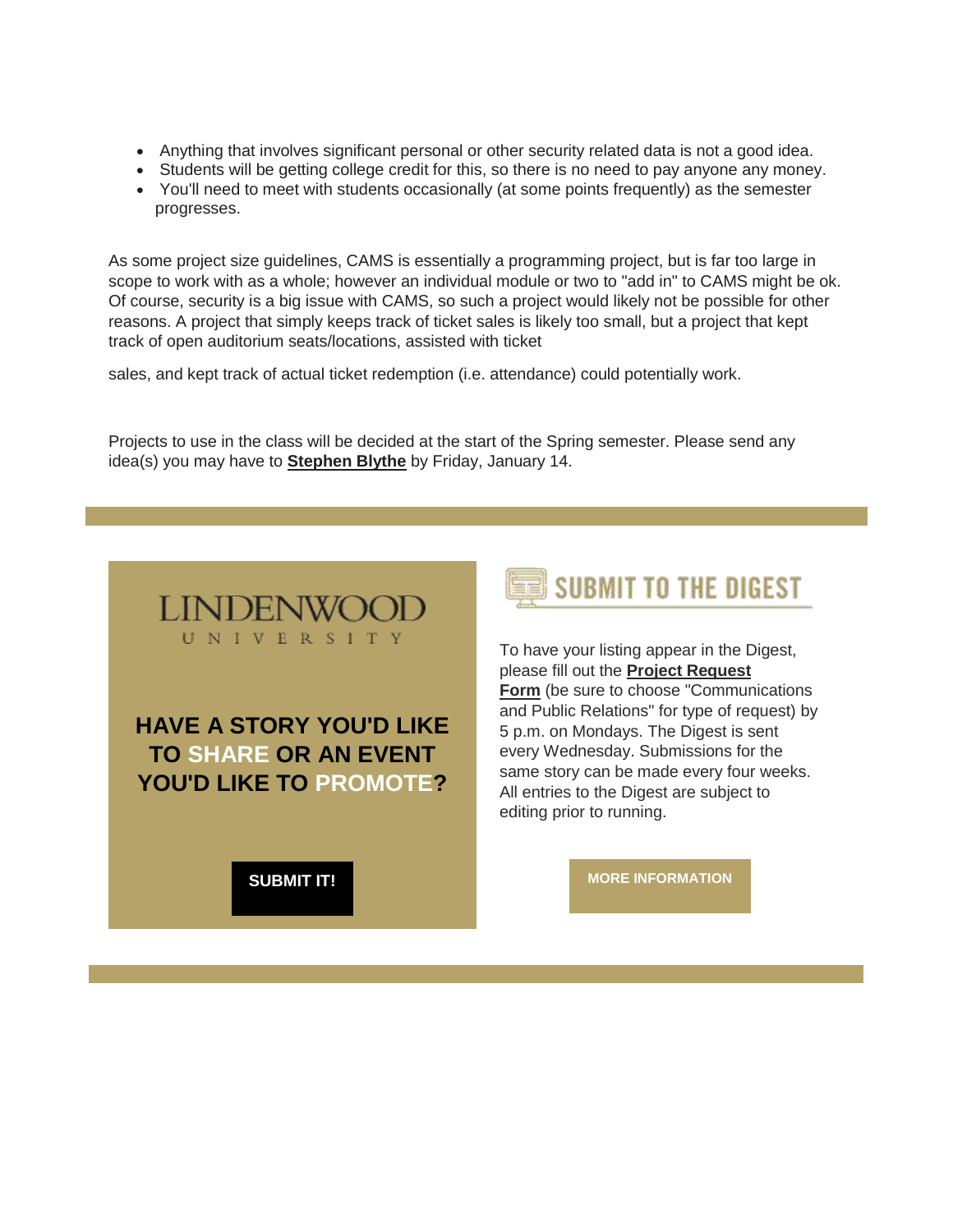# **Q2 MOMENTS**

In case you missed it, check out these **[Q2 Moments](https://nam04.safelinks.protection.outlook.com/?url=https%3A%2F%2Fr20.rs6.net%2Ftn.jsp%3Ff%3D001cUWlXWRFO8J59_dGCd8P7iGtaf9-lT6w-2hJjvELcqih6FaRBgOL98vtU74fDtAPaWTxfWXTImkF0Zr8jD92h8PgSHpGuD2D1FKf4gGrSCzTd6fP_lJjRdNoDQEpr7VMQL5LQjxKADK1Gjl-FLLaX8c0cX9NVqNfFF0dJxLhvkyKVgloRkb4NeZ7_Q_BNbpvD5K8-ySIpRFx_cEtOwiCap84isbnqfgkjIU-ZEaXvkA%3D%26c%3Dl7huLWkyk7mAeOnGO9_zpdlrQwzBdA7GYdA-dppgWmgw0TZ2Oa8AyA%3D%3D%26ch%3DCLagxJTYGW-C162-CjCRR3mWGbC9biwb7kdTqZ_ecUG8EgVSDalMEg%3D%3D&data=04%7C01%7Cphuffman%40lindenwood.edu%7Cc7de0581322e42fa7ae208d9b4df94e3%7C3d72f08e540a4c68905d9e69c4d9c61e%7C1%7C0%7C637739694645921309%7CUnknown%7CTWFpbGZsb3d8eyJWIjoiMC4wLjAwMDAiLCJQIjoiV2luMzIiLCJBTiI6Ik1haWwiLCJXVCI6Mn0%3D%7C3000&sdata=fqAAanTviEz4DI3wAPU4HYZpZdhAm5L%2FyaGAcb3zzak%3D&reserved=0)** that were displayed at the Thanksgiving Lunch.

Take a moment to reflect on these stories and express gratitude for the colleagues we work with here at Lindenwood.

You all make this a great place to work, thank you!



**-Q2 Team**

**[Submit Your Q2 Moment](https://nam04.safelinks.protection.outlook.com/?url=https%3A%2F%2Fr20.rs6.net%2Ftn.jsp%3Ff%3D001cUWlXWRFO8J59_dGCd8P7iGtaf9-lT6w-2hJjvELcqih6FaRBgOL93Thd1ss3FsG99kyT9k1HynuFQ8j7Ks6UpdhYqs94LV7ZZ7LPA6ivXuk00ji1_Tr_E3NGhZKiLbU0a6gk-644Qh8G3NOGrmKCalifQTjGZZ3WQTGAnagBNtbFWJNGVZCwuDp0TnZkc7keZLzdVYg3UmswrgLXGdygw1ZFLXLJnGhr2kXEZFP4dzcdOdpMCaQoLelFkXGNBgQJje2BxaQ77_WpxWKkmjkjQ%3D%3D%26c%3Dl7huLWkyk7mAeOnGO9_zpdlrQwzBdA7GYdA-dppgWmgw0TZ2Oa8AyA%3D%3D%26ch%3DCLagxJTYGW-C162-CjCRR3mWGbC9biwb7kdTqZ_ecUG8EgVSDalMEg%3D%3D&data=04%7C01%7Cphuffman%40lindenwood.edu%7Cc7de0581322e42fa7ae208d9b4df94e3%7C3d72f08e540a4c68905d9e69c4d9c61e%7C1%7C0%7C637739694645931254%7CUnknown%7CTWFpbGZsb3d8eyJWIjoiMC4wLjAwMDAiLCJQIjoiV2luMzIiLCJBTiI6Ik1haWwiLCJXVCI6Mn0%3D%7C3000&sdata=tsoYUAk%2BvLswxtkWR7UpainFWfY46VghLfFGZ2jHIeU%3D&reserved=0)**



LEARNING ACADEMY

**Host an event through the Learning Academy!** 

The Lindenwood Learning Academy is the campus hub for professional development event registration and promotion. When you work with the LLA to set up event registration, your event will appear on our Learning Events Calendar and will be promoted in the LLA Catalog and Lindenwood Digest when applicable. We are here to help you every step of the way! Fill out an **[event submission](https://nam04.safelinks.protection.outlook.com/?url=https%3A%2F%2Fr20.rs6.net%2Ftn.jsp%3Ff%3D001cUWlXWRFO8J59_dGCd8P7iGtaf9-lT6w-2hJjvELcqih6FaRBgOL95xOf6xZQJYU7sJBED9urTcHbXC5whUSCAl4lKQgJft-dDllUWT7X8_fjMbpeIlAR94dF6l3WP5QC5ubRBoUPUbkE9o5TObMYjB7bGxjFxe86cXbFXDLRDFopWSrgW41QdHM670mpI3oH1kMvFk8TdivzEyb63huqZhTzDAJc--ERIxRwa7erZpXiflj75BqCImf3Z0HEFd1i3Tdgfiw_9g%3D%26c%3Dl7huLWkyk7mAeOnGO9_zpdlrQwzBdA7GYdA-dppgWmgw0TZ2Oa8AyA%3D%3D%26ch%3DCLagxJTYGW-C162-CjCRR3mWGbC9biwb7kdTqZ_ecUG8EgVSDalMEg%3D%3D&data=04%7C01%7Cphuffman%40lindenwood.edu%7Cc7de0581322e42fa7ae208d9b4df94e3%7C3d72f08e540a4c68905d9e69c4d9c61e%7C1%7C0%7C637739694645941227%7CUnknown%7CTWFpbGZsb3d8eyJWIjoiMC4wLjAwMDAiLCJQIjoiV2luMzIiLCJBTiI6Ik1haWwiLCJXVCI6Mn0%3D%7C3000&sdata=FfWAR7DQ5D2kfv8DsvAJMSC0YJ6RogVNAiQo04LCJ50%3D&reserved=0)  [form](https://nam04.safelinks.protection.outlook.com/?url=https%3A%2F%2Fr20.rs6.net%2Ftn.jsp%3Ff%3D001cUWlXWRFO8J59_dGCd8P7iGtaf9-lT6w-2hJjvELcqih6FaRBgOL95xOf6xZQJYU7sJBED9urTcHbXC5whUSCAl4lKQgJft-dDllUWT7X8_fjMbpeIlAR94dF6l3WP5QC5ubRBoUPUbkE9o5TObMYjB7bGxjFxe86cXbFXDLRDFopWSrgW41QdHM670mpI3oH1kMvFk8TdivzEyb63huqZhTzDAJc--ERIxRwa7erZpXiflj75BqCImf3Z0HEFd1i3Tdgfiw_9g%3D%26c%3Dl7huLWkyk7mAeOnGO9_zpdlrQwzBdA7GYdA-dppgWmgw0TZ2Oa8AyA%3D%3D%26ch%3DCLagxJTYGW-C162-CjCRR3mWGbC9biwb7kdTqZ_ecUG8EgVSDalMEg%3D%3D&data=04%7C01%7Cphuffman%40lindenwood.edu%7Cc7de0581322e42fa7ae208d9b4df94e3%7C3d72f08e540a4c68905d9e69c4d9c61e%7C1%7C0%7C637739694645941227%7CUnknown%7CTWFpbGZsb3d8eyJWIjoiMC4wLjAwMDAiLCJQIjoiV2luMzIiLCJBTiI6Ik1haWwiLCJXVCI6Mn0%3D%7C3000&sdata=FfWAR7DQ5D2kfv8DsvAJMSC0YJ6RogVNAiQo04LCJ50%3D&reserved=0)** to get started.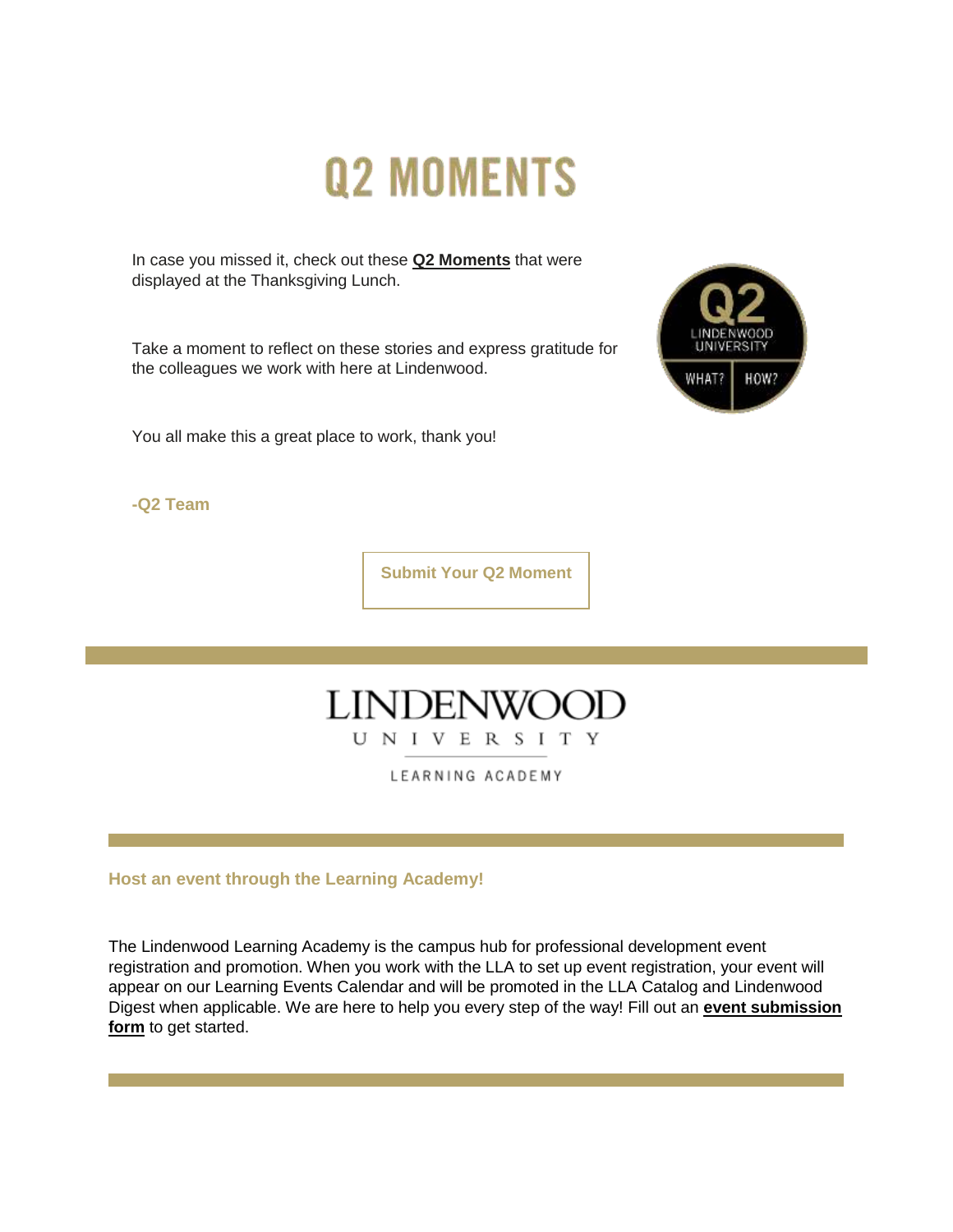#### **[The Learning Log: Issue 23 -](https://nam04.safelinks.protection.outlook.com/?url=https%3A%2F%2Fr20.rs6.net%2Ftn.jsp%3Ff%3D001cUWlXWRFO8J59_dGCd8P7iGtaf9-lT6w-2hJjvELcqih6FaRBgOL98vtU74fDtAPTWFHqq2RnouESR5X6dY9My_AmdT_ausna2qKxWSkLDdpx4rJsSKu5CxHmFW1HCCS0B6aD5QaPquqxhd4qHwjT6Yy7I68yh5M6Q-IT11HzsRfgvjtyrQkn90HXsvOSIAnrgWO7kME911d4exEInkr-9e5q9mmtYYUyXe6ug8VG6qtIbYoCg8XUQ%3D%3D%26c%3Dl7huLWkyk7mAeOnGO9_zpdlrQwzBdA7GYdA-dppgWmgw0TZ2Oa8AyA%3D%3D%26ch%3DCLagxJTYGW-C162-CjCRR3mWGbC9biwb7kdTqZ_ecUG8EgVSDalMEg%3D%3D&data=04%7C01%7Cphuffman%40lindenwood.edu%7Cc7de0581322e42fa7ae208d9b4df94e3%7C3d72f08e540a4c68905d9e69c4d9c61e%7C1%7C0%7C637739694645951179%7CUnknown%7CTWFpbGZsb3d8eyJWIjoiMC4wLjAwMDAiLCJQIjoiV2luMzIiLCJBTiI6Ik1haWwiLCJXVCI6Mn0%3D%7C3000&sdata=fncdB2amJE6F5wEEd0EUR%2BFdnmOrIkm47UTM7g93Wyc%3D&reserved=0) November 2021**

The Learning Log is our monthly newsletter where we feature development content, learning opportunities and resources, recent events, Learning Academy highlights, and faculty and staff who are dedicated to developing professionally. In the **[November issue,](https://nam04.safelinks.protection.outlook.com/?url=https%3A%2F%2Fr20.rs6.net%2Ftn.jsp%3Ff%3D001cUWlXWRFO8J59_dGCd8P7iGtaf9-lT6w-2hJjvELcqih6FaRBgOL98vtU74fDtAPTWFHqq2RnouESR5X6dY9My_AmdT_ausna2qKxWSkLDdpx4rJsSKu5CxHmFW1HCCS0B6aD5QaPquqxhd4qHwjT6Yy7I68yh5M6Q-IT11HzsRfgvjtyrQkn90HXsvOSIAnrgWO7kME911d4exEInkr-9e5q9mmtYYUyXe6ug8VG6qtIbYoCg8XUQ%3D%3D%26c%3Dl7huLWkyk7mAeOnGO9_zpdlrQwzBdA7GYdA-dppgWmgw0TZ2Oa8AyA%3D%3D%26ch%3DCLagxJTYGW-C162-CjCRR3mWGbC9biwb7kdTqZ_ecUG8EgVSDalMEg%3D%3D&data=04%7C01%7Cphuffman%40lindenwood.edu%7Cc7de0581322e42fa7ae208d9b4df94e3%7C3d72f08e540a4c68905d9e69c4d9c61e%7C1%7C0%7C637739694645961150%7CUnknown%7CTWFpbGZsb3d8eyJWIjoiMC4wLjAwMDAiLCJQIjoiV2luMzIiLCJBTiI6Ik1haWwiLCJXVCI6Mn0%3D%7C3000&sdata=ASKdiRlpkMboel%2FBQBg%2BTQTstBvQfObHvOrr9USbRG8%3D&reserved=0)** we cover the following topics:

- LinkedIn Learning | Team Building
- Connect Through Conversations
- Professional Development Annual Goal
- Process Improvements
- Q2 Service Excellence Fellow
- Help Desk Submission Steps
- R.I.S.E. Project INCLUSIVENESS
- R.I.S.E. Research

#### **How to Do Your Best on Your Elementary Education Multi-Content Assessment (MOCA)**

**December 2, 2-3 p.m.**

Pearson has developed a webinar titled "How to Do Your Best on Your Elementary Education Multi-Content Assessment." This will be a one-hour live webinar that will cover resources available on the MEGA website and suggestions on how candidates may use those resources to do their best on the assessment. We encourage any of your elementary teacher candidates, regardless of where they might be in the process, as well as any elementary program faculty at your institution to take advantage of this resource. This event is open to all COEHS faculty/staff, adjuncts, and professional advisors.